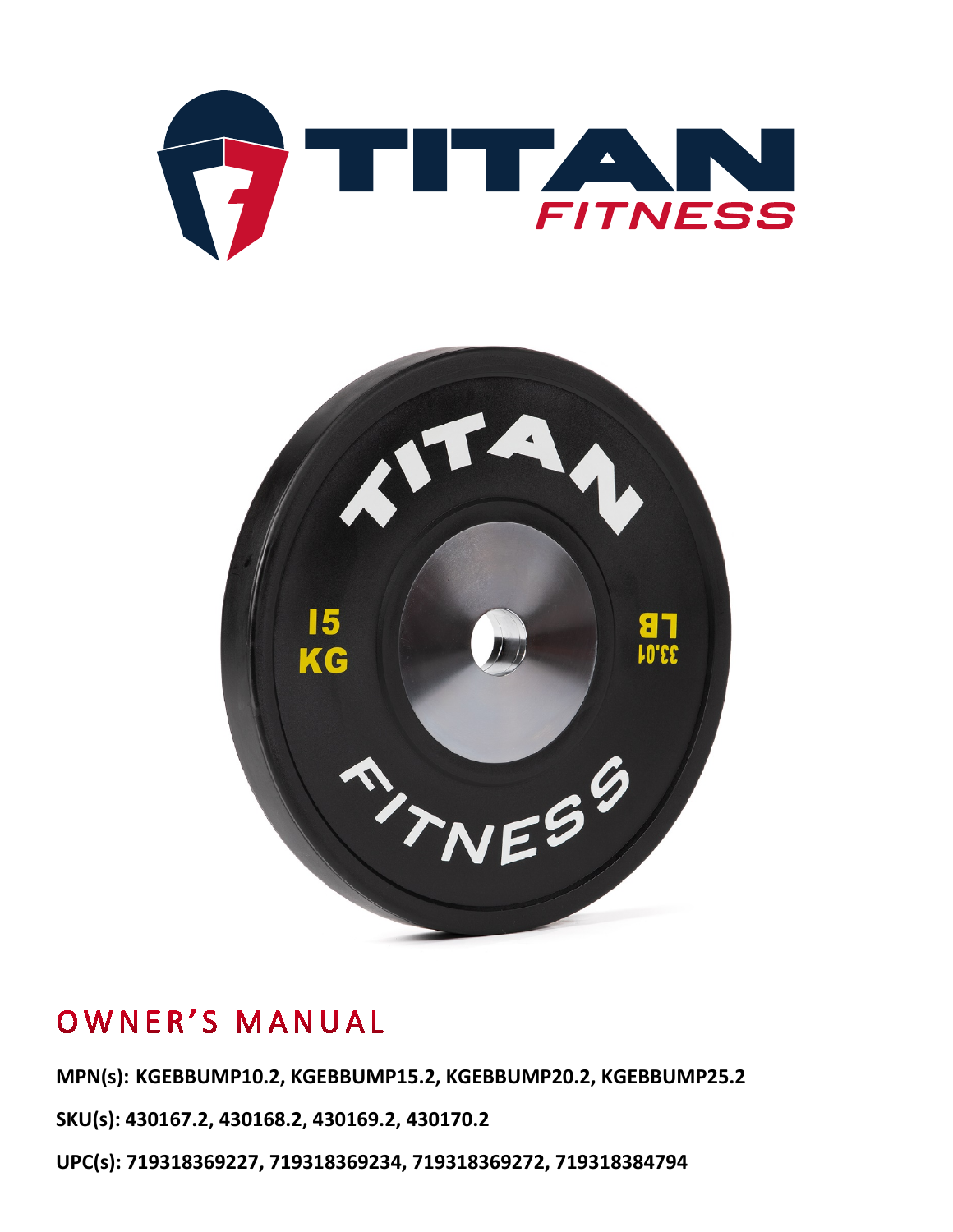# PARTS DIAGRAM / EXPLODED VIEW

- − 10 KG Pair of Competition Plate
- − 15 KG Pair of Competition Plate
- − 20 KG Pair of Competition Plate
- − 25 KG Pair of Competition Plate

# ASSEMBLY INSTRUCTIONS

− No Assembly Instructions Required.